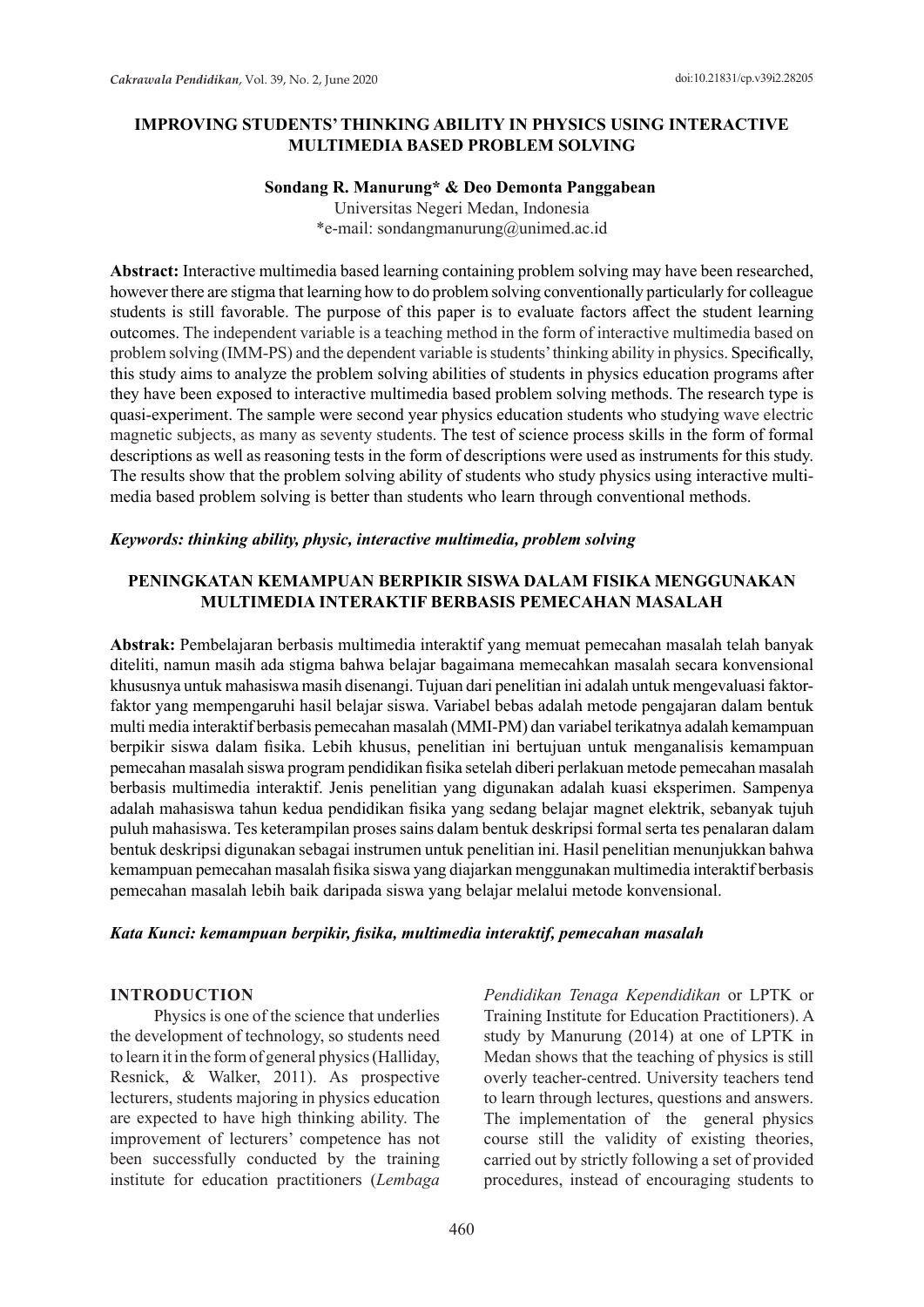develop their thinking through experiment. In addition, it was also found that: (a) methods used in these general physics lectures are downright boring as students are required to listen to their lecturer in long hours; the learning is aimed simply students to the theories; and problems presented tends to be academic (book oriented), (b) students lack of experience to be able to solve problems; problems given are rarely relevant to contextual issues in everyday lives of student, so thus learning becomes less meaningful to students. Those evidents arise from low participation in teaching and learning activities and their relatively low achievement. Furthermore, a number of problems in the teaching of general physics have been identified: (a) the learning process does not present relevant phenomenon, (b) lack of discovery process, (c) lack of learning media, and (d) weak understanding of the concepts. these problems cause difficulties for students to understand the concepts of general physics graphics presented in learning physics.

One of the important factors that influence the low performance of science lecturers is the lack of effective pre-service teacher education (Fhaeizdhyall, Nazamud-Din, Sabbir, & Ibrahim, 2018). Teachers' quality is a major factor in increasing teaching and learning quality. Thus, there is a vital need to improve professionalism in the field of education (Depdiknas, 2010). A sustainable and effective teacher education to improve teachers' quality is crucial. Equipping with knowledge and hands-on experience in doing physics experiments that involve abstract physics concepts interactive multimedia is relevant because not all experiments can be done directly in laboratory. Most students experience difficulties in solving physics problems neither do they have a deep understanding of the fundamental concepts in the problem. To overcome this situation, we propose a computerassisted learning tool known as the adaptive learning environment for problem solving (ALEPS) based on "Polya stages of problem solving" that consists of 1) understanding; 2) planning; 3) applying, and 4) checking (Bimba, Idris, Mahmud, Abdullah, Abdul-Rahman, & Bong, 2013). Thinking and problem-solving skills as well as speed in problem solving are only developed through practice and feedback. Testing students on skills they have not had an opportunity to practice is unfair (Heller & Heller, 2010; Gorghiu, Drăghicescu, Cristea, Petrescu, & Gorghiu, 2015).

Fenelon & Breslin (2012) designed a thinking model and laboratory content on the web-based basic physics lecture, and found that long-distance students' as those with direct interaction. And virtual for various concepts of basic algebra-based physics through project phet (physics education technology) are reported by Habibi & Habibi (2015) to cope with the large number of participants course in universities. Furthermore Habibi & Habibi (2015); Chetty (2015) stated that computers can be used to support the implementation of practical physics for gathering, presenting, and manipulating data. Kapi, Osman, Ramli, & Taib (2018) also argue that a number of forms of interaction may be presented through theof computer serving as practices and exercises, tutorials, games, simulation, discovery, and thinking. According to de Sousa, Richter, & Nel (2017) the utilization of multimedia in learning encourages students to the process of invention (discovery learning process) and can solve ill structured problems (Cunningham, 2009). Kapi *et al*. (2018) said that interactive multimedia as audio-visual media can show phenomena in physics in a more real manner. A more real visualization strongly supports c in the learning process. in addition, students get in their learning process. thus, students' skill will increase, which in turn will hopefully encourage the emergence of students' creativity.

Thinking is a complex process and is important in the everyday of learning physics. problem-solving tests focus at the end of result or the middle of the process of learning, rather than on the quality of the procedures and the reasoning that leads to results. Thinking skills developed in general physics present a situation where certain information is given, more often as numerical values for the variables in those situations, so that the value of other variables can be determined. So, problem tends to be welldefined. Meanwhile, life physical problems or those faced by physicist are mostly ill-structured problems, a problem that must be solved through innovative physics (Cunningham, 2009). Lawson (1978) states that the ability to think is a person's ability to solve problems, to think and devise solutions with a logical sequence (sense),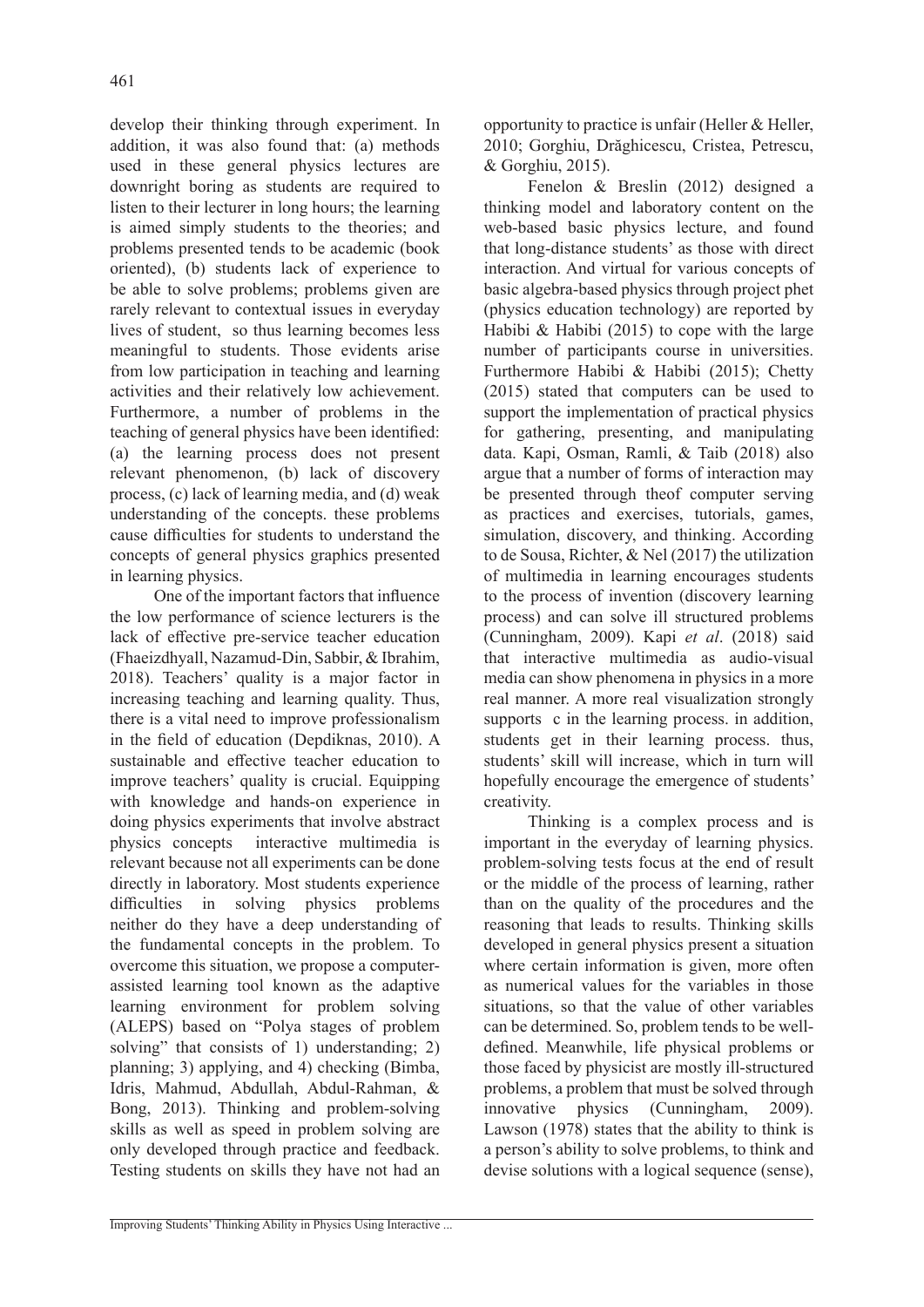as well as career and work. Thinking ability make problem solving important to get the work.

Thinking ability shows that a person has formal reasoning. according to Piaget (1964) there are five aspects of the operation of formal reasoning, namely: proportional reasoning, control variables, proportional reasoning, correlational reasoning, and combinatorial reasoning. According to (Arends, 2012), problem solving based learning can improve thinking ability.

Based on the description above, this article will explain the improvement of thinking ability in physiscs through an interactive multimediabased learning problem solving (MMI-PS), because this model can improve thinking ability and skills in solving ill-structured problems (Byun, Kwon, & Lee, 2014; de Sousa *et al*., 2017).

# **METHODS**

The research method adopted in this study is experiment (Fraenkel, Wallen, & Hyun, 2011) by testing the model in a limited class with pre-test–post-test control group design. This research involves two classes that were treated differently. Each of the two classes was assigned into experimental and control groups. The experimental class taught using the interactive multimedia-based learning containing problem solving (IMM-PS) while the control group taught using conventional learning method. The research sample consist of 35 students per class, i.e. second years physics education students. Second year students get a wave electric magnetic subjects, each number 35 persons per class. We performed two (2) studies. Study 1 is implementation of IMM-PS on experimental group that is consists of 35 students. Study 2 is performing teaching using conventional learning method to control group that is consists of 35 students as well. Both studies follow 6 steps as shown on Figure 1 and 2.

Starting with the provision of pre-tests in both groups, then given treatment that is giving IMM-PS in the experimental group, conventional treatment in the control group. After that the test post is given. In the experimental group the steps were carried out as shown in Figure 1. In the beginning with a briefing for branstorming steps is called is brainstorming activities is briefing activity.

In the learning instruction there are discussion groups, to discuss physics problems. The third step is to solve the problems and problem-solving techniques will be made in the meeting, where group problem-solving involves the spontaneous contribution of ideas by all members of the group, also in order to compile or find a work around. The fourth step is to look at physical phenomena to investigate of physical phenomena by using problem-solving interactive multimedia and discussion. Thinking-laden interactive multimedia helps students investigate physical phenomenon while solving problems in a group. problem based learning (PBL) is a



# **Figure 1. Steps in the Interactive Multimedia Based on Learning Model Containing Problem Solving**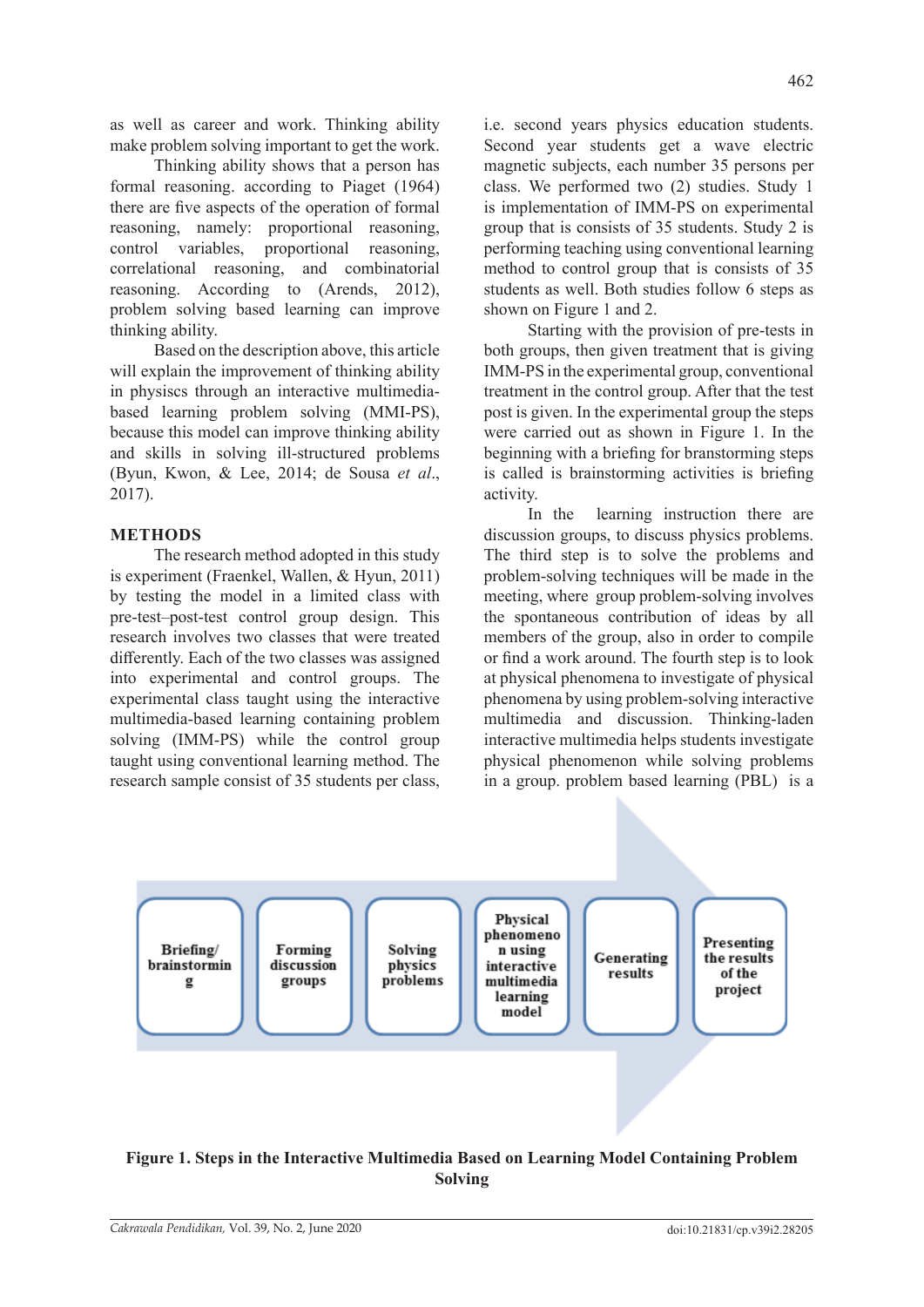learning approach that uses real-world problems as a context for students to learn critical thinking and problem-solving skills, as well as to acquire mastery of the knowledge and essential concepts of the subject matter (Sudarman, 2007). PBL challenges students to find solutions to existing problems in the real-world through group work. The fifth step is to find the findings of physical symptoms. Finally, the sixth step presented the findings

The research instrument is a thinking ability test is test of logic thinking (TOLT), TOLT consisting of 10 multiple choice questions which instrument validity and reliability have been ensured. This instrument developed by Tobin & Capie (1981). The value of the validity and reliability of the instrument TOLT is .67 and .80. Instrument translated into the English language (Tobin & Capie, 1982). The research sample consisted of 35 students per class, i.e. second semester physics education students. The research carried at a LPTK in Medan, as a research and problem solving learning effectivity test site.

Anova is used to find out wheter interactive

multimedia-based learning containing problem solving (IMM-PS) can improve students' thinking. Based on the analysis of preliminary study needs, it was found that students and professors of the multimedia program in learning were activated and followed by analyzing interactive multimedia. With a controller that can be operated by user, so thus user can select what is desired for the next process. Examples of interactive multimedia include: multimedia interactive learning games, applications, etc. of multimedia-based learning is shown in Figure 2.

Figure 2 Describes the preliminary stage of the study namely the literature review and needs analysis required for the formulation of competency indicators to determine the learning, multimedia and story board designs, features , which finally tested on students and discussed with an expert. Interactive multimedia allows the user to realise potential no longer passive reader, but rather as a co-author, as they determine the sequences of their reading experience potential, will have the ability to rearrange their knowledge with respect to the condition of complex knowledge.



**Figure 2. Paradigm of the Based on the Phylosophy**

Improving Students' Thinking Ability in Physics Using Interactive ...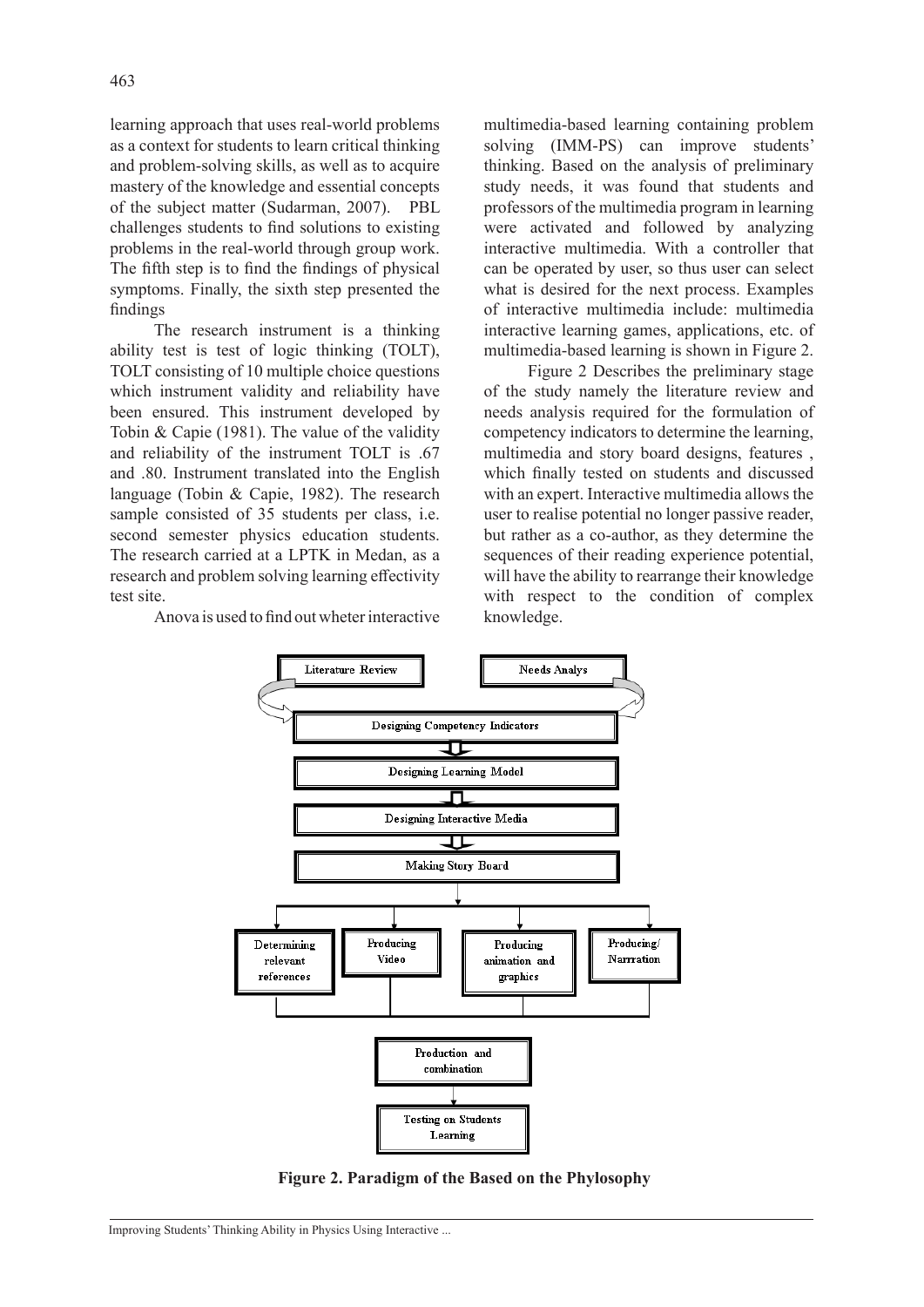Examples of interactive multimedia shown on Figure 3. The movement of the pendulum harmonic phenomena is often considered simple, but in fact, since a number of representations: (1) from the object of the phenomenon, (2) representation of measurement, such as the position of the pendulum in a particular cycle of oscillation, (3) representation of the pendulum phenomenon graphic according to time and speed. Designation of pendulum symptoms in interactive multimedia.

 Figure 3 shows the process of building knowledge according to the complexity of symptoms that can be done according to user's navigation,the simulation allows user to reconstruct the needs to improve the substantiation and transfer capabilities a complex concept which refers to advanced knowledge obtained (Nickel, 2014). Through research simulation. According to Heller & Heller (2010) the strategies of problem-based learning consisted of five steps: a) the problem (the focus of the problem), b) the concept in (describe the physics), c) planning solutions (plan the solution), d) out the plan (execute the plan), and e) an evaluation the solution (evaluate the solution).

# **FINDINGS AND DISCUSSION Findings**

In the beginning of the study, students in both classes were given a pre-test (initial competency test) that aimed to find out whether their thinking ability was on the same level. The results of the experimental class and control class ranged from 0 to10. Based on the pre-test results of the experimental class, the lowest score was 4 (1 person), while the highest score was 10 (1 person) (Figure 4). The average score was 6.86 and the standard deviation was 1.3. Whereas, in the control class the lowest score was 4 (2 people), and the highest score was 10 (1 person) (Figure 4). The average score was 6.94 and the standard deviation was 1.43.



**Figure 3. The Pendulum Symptom, According to the Knowledge Representative Constructs Basic Knowledge about Pendulum**



**Figure 4. Pretest Scores of the Experiment Classes and Control Classes**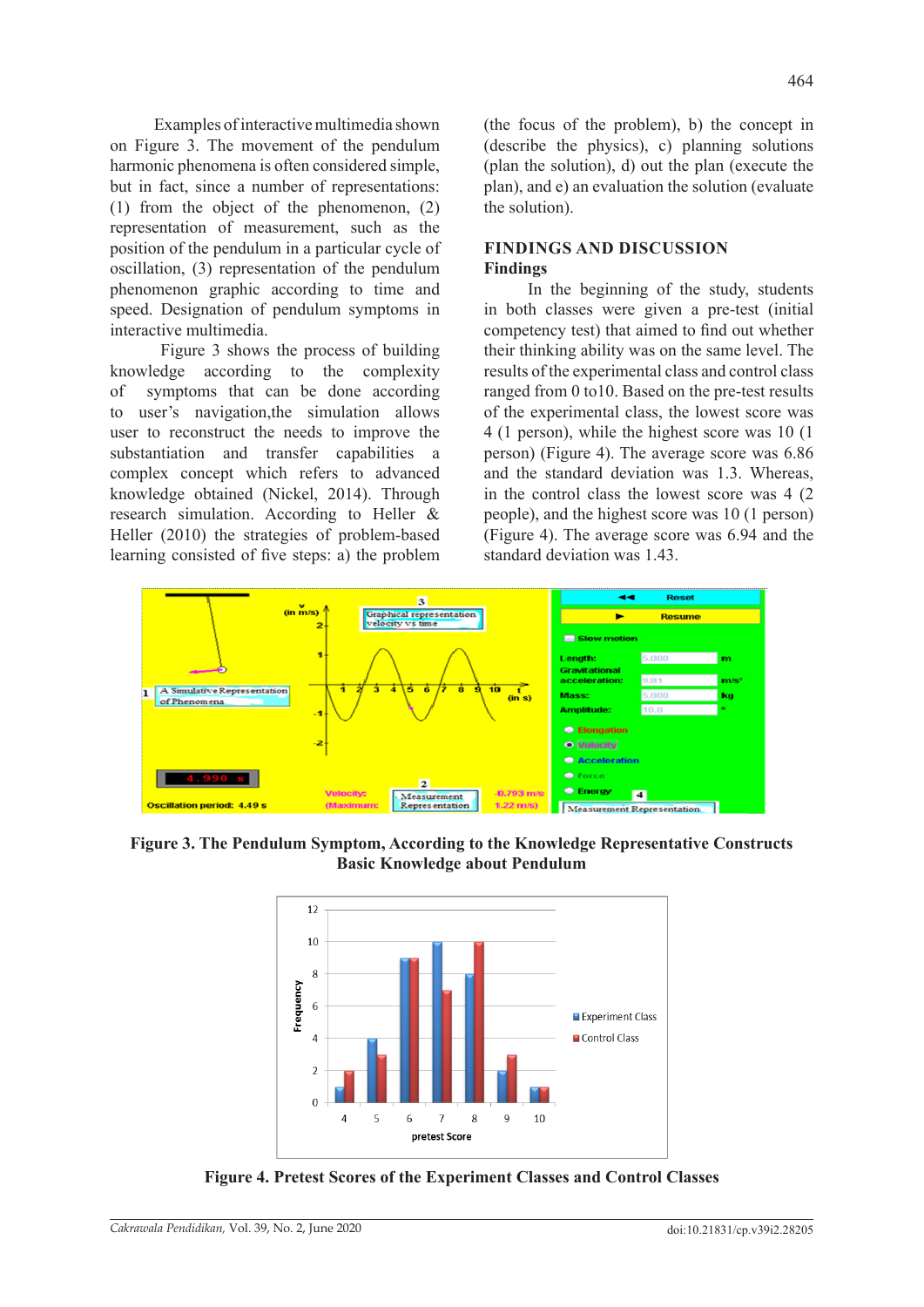As the post test result, presented in the Figure 5, the lowest score increased from 4 to 6 (1 person) in the experimental class (table 2). The number of students who the highest score, 10, also increased to people (5). In addition, the class score average improved from 6.86 to 8.43 with a standard deviation from 1.31 to 1.04. In the control class, the lowest score 5 (3 people), and the highest score 10 (4 people) with an average of 7.49 and a standard deviation of 1.46. There also a great difference the number of students who achieved a score of 9 (13 students from the experiment class as opposed to only 4 students the control class) (see Table 2).

 The statistical analysis (1) indicates that there is a significant difference ( $p < .05$ ), between the average score of the experiment and control group where the group experiment is influenced experimentation IMM-PS, conventional teaching method, as conducted in the control group, did not result in significant difference between the students' achievement before and after treatment (*p* < .05) (see Table 3).

### **Discussion**

Abungu, Okere, & Wachanga (2014) states that the ability of computer-assisted formal reasoning and learning deals with logical thinking ability of chemistry (chemistry student). The results of this study that using a problemsolving model, especially on dynamic fluid materials, resulted in a very good average scores and moderately increased students' ability to think. Kharida, Rusilowati, & Pratiknyo (2009)

|  | Table 1. Data of Pretest Scores and Posttest Score in Experiment Group |  |  |  |  |  |
|--|------------------------------------------------------------------------|--|--|--|--|--|
|  |                                                                        |  |  |  |  |  |

| N <sub>0</sub> | <b>Pretest Value</b> |          |                  |                |                  |              | <b>Posttest Value</b> |                     |       |                  |  |
|----------------|----------------------|----------|------------------|----------------|------------------|--------------|-----------------------|---------------------|-------|------------------|--|
|                | <b>Scores</b>        | $\bm{F}$ | $\boldsymbol{x}$ | $\mathbf{S}^2$ | $\boldsymbol{S}$ | <b>Score</b> | F                     | $\boldsymbol{\chi}$ | $S^2$ | $\boldsymbol{S}$ |  |
|                | 4                    |          |                  |                |                  |              |                       |                     |       |                  |  |
| 2.             |                      | 4        |                  |                |                  |              |                       |                     |       |                  |  |
| 3.             | 6                    | 9        |                  |                |                  | 6            |                       |                     |       |                  |  |
| 4.             |                      | 10       | 6.86             | 1.71           | 1.31             |              | 6                     | 8.43                | 1.08  | 1.04             |  |
| 5.             | 8                    | 8        |                  |                |                  | 8            | 10                    |                     |       |                  |  |
| 6.             | 9                    | ∍        |                  |                |                  | 9            | 13                    |                     |       |                  |  |
| 7.             | 10                   |          |                  |                |                  | 10           |                       |                     |       |                  |  |
| <b>Total</b>   |                      | 35       |                  |                |                  |              |                       | 35                  |       |                  |  |

Note:  $F =$  Frequency;  $x =$  Average;  $S^2 =$  Variance;  $S =$  Standard Deviation



**Figure 5. Posttest Scores of the Experiment Classes and Control Classes**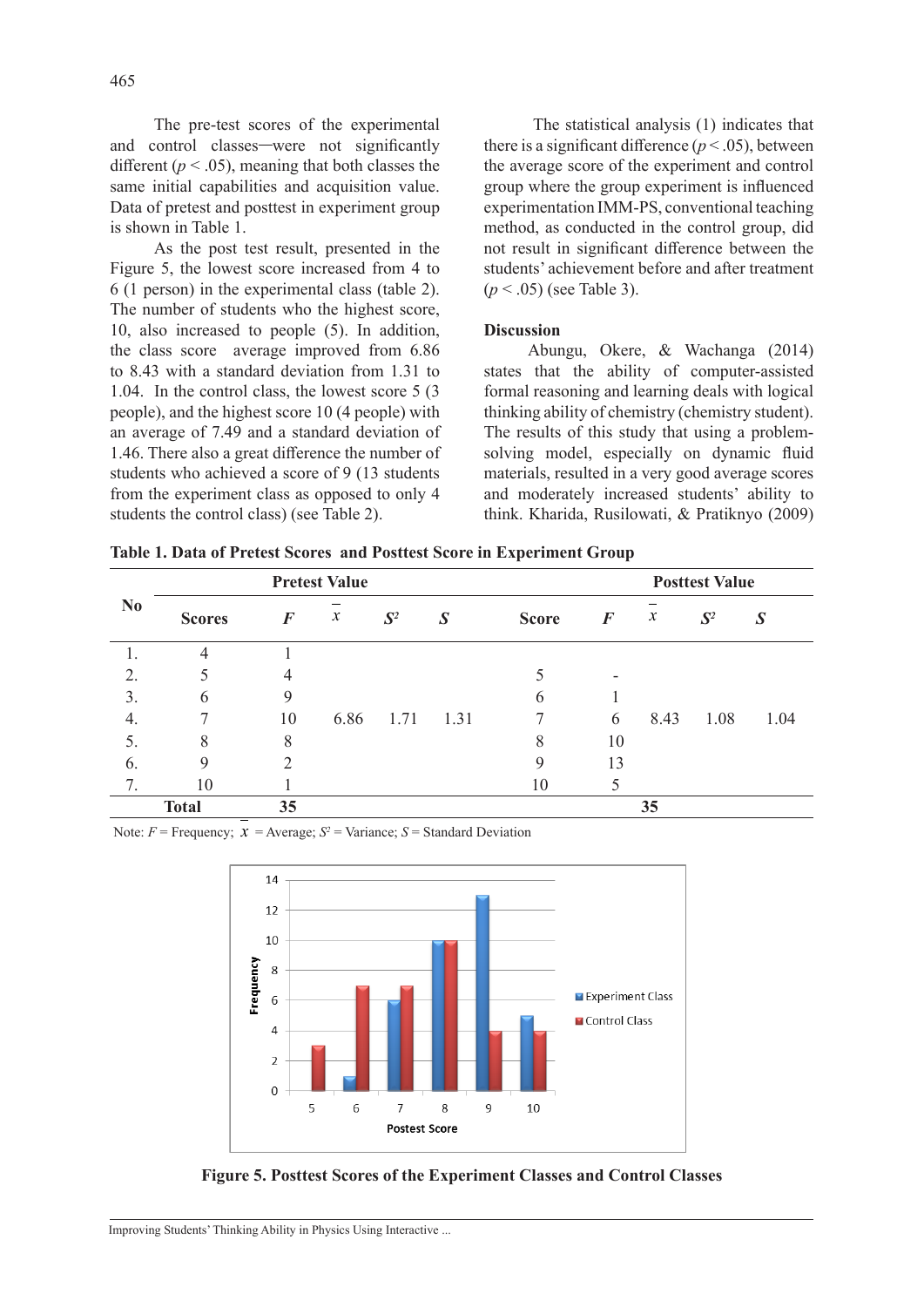| Group        |     | IИ   | Sd   | $\boldsymbol{\nu}$ | sum   | $-table$ |
|--------------|-----|------|------|--------------------|-------|----------|
| Experimental | ں ر | 8.43 | 1.04 | 68                 | 2.876 | . 669    |
| Control      | ЭJ  | 7.49 | ۔ 46 | 68                 |       |          |

**Table 2. Comparison of score averages in Pre-test and Post-tests of Thinking Abilities by the Experimental and Control Groups**

Note: Significant at  $p < .05$ 

**Table 3. Comparison of Control Group's Average Scores Before and After Treatment**

| Group                                 |      |     | sum |
|---------------------------------------|------|-----|-----|
| <b>Control Group Before Treatment</b> | 6.94 | .43 |     |
| <b>Control Group After Treatment</b>  | 7.49 | .46 |     |

Note: \*Not Significant at *p* < .05

states in his research that there is an increase in the average thinking ability of students taught with problem based learning model. According to Arends (2012), a problem based learning approach to learning, in which students work on authentic problems with a view to drawing up their own knowledge, while the teacher as a facilitator then student must be persistent in solving the problems presented, then all the characters of the students will show themselves and students can develop independence and confidence so that the ability to think can be achieved.

Based on this study, the test results average of students from the experiment class increased from 6.86 to 8.43, while in the control class, it increased from 6.94 to 7.49. The statistical analysis showed that students from the experiment class attained significantly higher post test average compared to students from the control class ( $p < .05$ ). In addition, the average N-Gain value of students taught using problem based learning model is .5 or 50%, with a moderate level improvement in logical thinking competence. Meanwhile, the average n-gain value of students taught using the conventional approach is .2 or 20%. This means that the improvement of students' logical thinking ability in the experimental class is greater than in the control class. Thus, we can conclude that student's ability to think logically were enhanced due to the influence of the problembased learning model on kinematic physics education. Similar result was obtained by Islam, Ahmed, Islam, & Shamsuddin (2014) who stated that the use of multimedia animation as teaching media improved students' thinking process; in which students in experiment class obtained .682 improvement, while students in control class only .326 improvement. It can be inferred from his results, as well as ours, that there exists a difference in logical thinking abilities between the two student classes. This is because learning that uses multimedia encourages students to be actively engaged in the thinking process with regards tothe material andlinking learning toreallife situations. Thereby, students are motivated to remember and apply the knowledge in everyday life situations. In other words, students are not just passively accepting material from a lecturer but are actively solving problems.

Similar results were also obtained by Ibrahim & Rebello (2012); Arends (2012); and Adeyemo (2010). Ibrahim & Rebello (2012) states that there is an increase in average cognitive logic thinking ability of students taught using the problem-based learning model. Therefore, by applying this model, students can acquire knowledge and skills more effectively, as supported by Arends (2012) who states that a problem-based approach to learning in which students work on authentic problems with a view to drawing up their own knowledge, while the teacher acts as a facilitator requires that students be persistent in solving the problems presented. He also states that during the problem-solving process, the problem of the character of the students themselves will be apparent so that students can develop self-reliance and confident in achieving logical thinking abilities. Adeyemo (2010) also states that there is an increase in cognitive ability among students who are positively affected when problem-solving tasks in physics are discussed.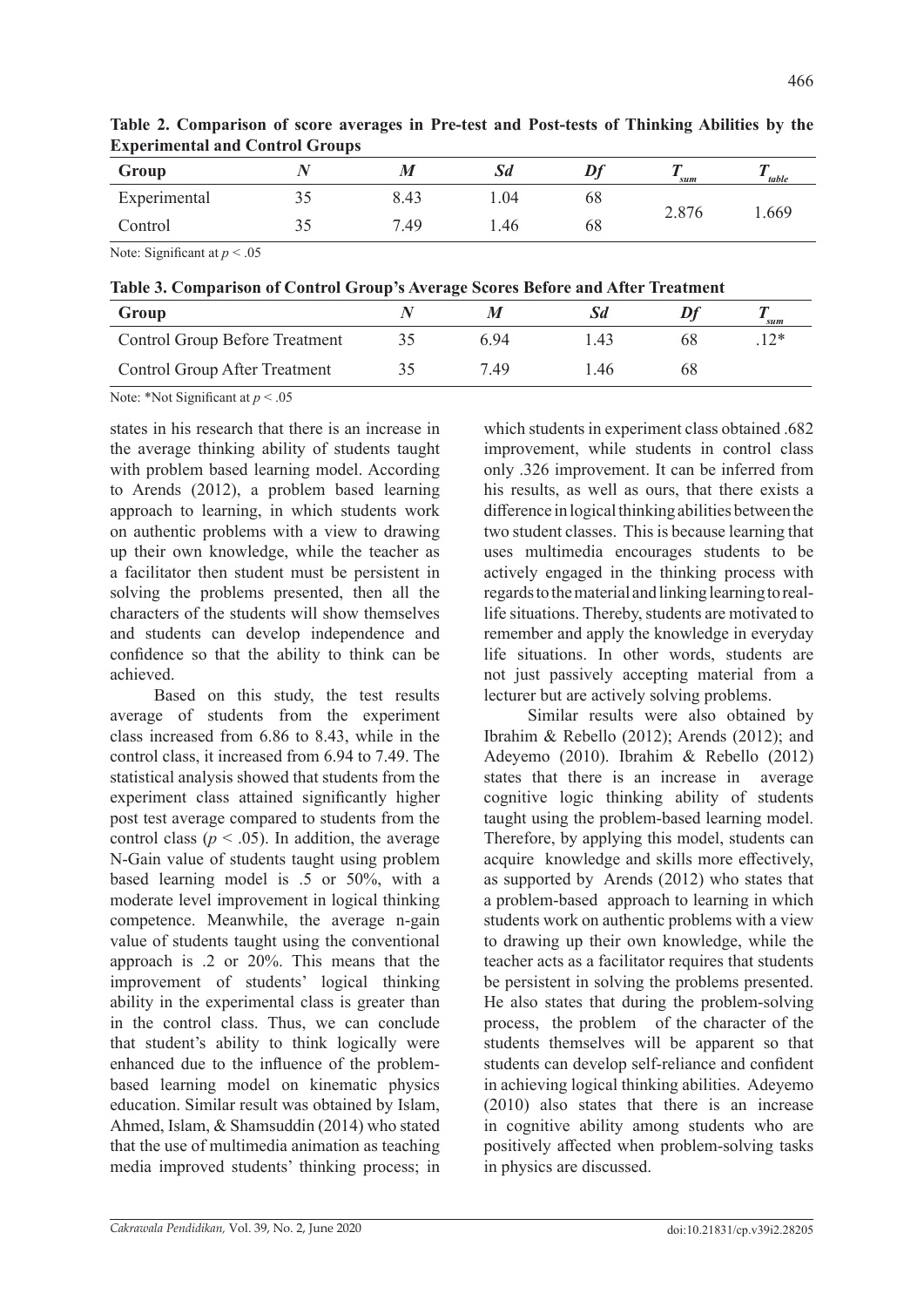de Sousa *et al*. (2017) state that when using various multimedia combinations, the unique nature of social sciences can be addressed effectively. This result, as well as ours, inferred that there exist a difference in logical thinking ability between the two classes. this is because, learning using multimedia helps encourage students to be actively engaged in the process of thinking with regard to the material and link it to real situation (Erceg, Maruˇsi´C, & Sliˇsko, 2011). Thereby, they are encouraged to be able to remember and apply the knowledge in everyday life. In this case, students are not just passively accepting material from lecturer but also actively solve problems. Arends (2012) who states that a problem based learning approach to learning in which students work on authentic problems with a view to drawing up their own knowledge, while the teacher as a facilitator then students must be persistent in solving the problems presented, during the solve the problem of unwitting students, then all the characters themselves will appear that students can develop self-reliance , and confidence so that logical thinking ability can be achieved (Özreçberoğlu & Çağanağa, 2018).

In contrast to interactive multimedia based learning given in the experiment class, teaching activities conducted in the control class failed to improved students' score ( $p < .05$ ). This shows that the method used in the control class was not effective in improving logical reasoning. This finding is also supported by Lawson (1978), who argues that certain learning approaches, such as lectures, are not effective in improving logical reasoning. Bello (2014) said that the experimental group exposed to the process skill instruction approach performed significant better to improve formal thinking ability than the control group expose to the traditional instruction. Erceg *et al*. (2011) stated in their work that the students were assigned to solve one part special issue to investigate their problem-solving strategies. Lawson (1978) showed that students' score in 'Lawson classroom test of formal reasoning was correlated with their achievement in school subjects i.e. social studies, science and mathematics. this finding has provided concrete evidence that formal reasoning abilities can be related to students' general performance, not only to science and mathematics. Subali, Rusdiana, & Sabandar (2013) said that descriptively the most MPK-GI group (empowerment conceptual model empowerment) excel in achieving critical thinking skills.

The results showed, to answer the question of physics, students must use the laws of physics to calculate the requested physical quantity, in accordance with the steps to solve the problem. They also have to calculate the quantity of answers from physics problems in everyday conditions. Tasks like these can help different concepts and techniques of problem solving are accepted, and train students and teachers to solve problems in everyday life using physical principles and assumptions.

In conclusion, learning media in the form of interactive multimedia tools is reasonably capable of providing learning experiences that correspond to the level of cognitive development of students. Barsalo (2014) classifies learning experience of children ranging from things that most concrete up to things that are considered the most abstract. The classification of such experiences is widely followed by the educational circles in deciding what tools should be appropriate to the particular learning experienc*e (*Mukherjee, 2013*.* One of them is interactive multimedia to enhance learning motivation and learning students who have lost interest in the course, may be because of the abstract nature of the subject (Adeyemo, 2010; Siddiquah & Salim (2017) said that students spend more time on computers for recreational and other purposes than for academic purpose (Çakıroğlu & Yilmaz, 2017; Kainz, Jakab, & Kardos, 2013; Adlim, Nuzulia, & Nurmaliah, 2018). They believe that the use of information and communication technology (ICT) supports their learning our results provide proof that is indeed an effective mode students' thinking. Masino & Niño-Zarazúa (2016) stated that our findings suggest that interventions are more effective at improving student performance and learning when social norms and intertemporal choices are factored in the design of education policies, and when two or more drivers of change are combined. Argumentation is thinking ability that can occur in students who carry out discussions and debates to solve assigned problems. Building knowledge based on epistemic aspects requires a dialogical approach with evaluation of evidence and rational reasons in scientific ideas.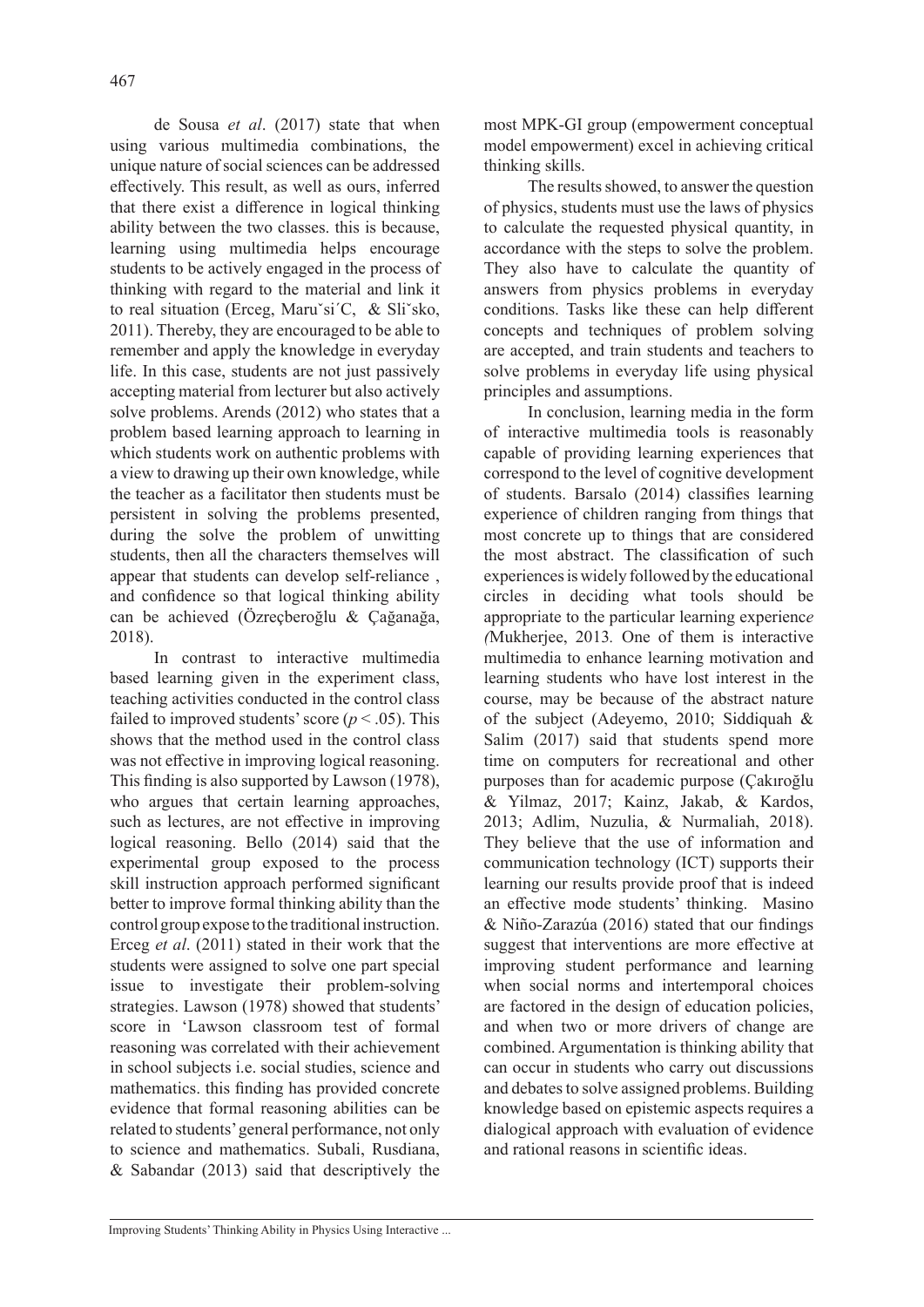## **CONCLUSION**

In conclusion, learning media in the form of interactive multimedia tools is reasonably capable of providing learning experiences that correspond to the level of cognitive development of students. Edgar Dale classifies learning experience of children ranging from things that most concrete up to things that are considered the most abstract. The classification of such experiences is widely followed by the educational circles in deciding what tools should be appropriate to the particular learning experience (Arsyad, 2018), one of them is interactive multimedia to enhance students' skills in generic science class (Cronje & Fouche, 2008). Our results provide proof that is indeed an effective mode students' thinking.

## **ACKNOWLEDGMENT**

The research is funded by the competitive grants DP2M Director General of Higher Education Ministry of Education and Culture.

### **REFERENCES**

- Abungu, H. E., Okere, M. I. O., & Wachanga, S. W. (2014). The effect of science process skills teaching approach on secondary school students' achievement in Chemistry in Nyando District, Kenya. *Journal of Educational and Social Research*, *4*(6), 359-371. doi:10.5901/ jesr.2014.v4n6p359.
- Adeyemo, S. A. (2010). Students' ability level and their competence in problem-solving task in Physics*. International Journal of Education Research and Technology, 1*(2), 35-47. http://www.soeagra.com/ ijert/vol2/7.pdf.
- Adlim, M., Nuzulia, R., & Nurmaliah, C. (2018). The effect of conventional laboratory practical manuals on pre-service teachers' integrated science process skills. *Turkish Science Education*, *15*(4), 116-129. doi:10.12973/tused.10250a.
- Arends, R. I. (2012). *Learning to teach* (9<sup>th</sup> ed). New York, NY: Mcgraw Hill.
- Arsyad, S. (2018, 19-20 October). Struggling for international publication: The potential rhetorical problems for Indonesian

scholars in social sciences and humanities when writing. Paper presented at *Seventh International Conference on Languages and Arts (ICLA 2018),* Padang, Indonesia. doi:10.2991/icla-18.2019.77.

- Bello, A. (2014). The acquisition of the six formal reasoning abilities by students in Kaduna State, Nigeria. *International Journal of Education and Research, 2*(6), 613-628. https://www.ijern.com/journal/ June-2014/51.pdf.
- Bimba, A., Idris, N., Mahmud, R., Abdullah, R., Abdul-Rahman, S-S., & Bong, C. H. (2013). Problem representation for understanding physics problem. *Research Notes in Information Science (RNIS)*, *14*(June), 621-625. doi:10.4156/rnis. vol14.111.
- Byun, J. N., Kwon, D. Y., & Lee, W. G. (2014). Development of ill-structured problems for elementary learners to learn by computer-based modeling tools. *International Journal of Computer Theory and Engineering*, *6*(4), 292-295. doi:10.1371/journal.pone.0095277.
- Çakıroğlu, U., & Yilmaz, H. (2017). Using videos and 3D animations for conceptual learning in basic computer units. *Contemporary Educational Technology*, *8*(4), 390-405. doi:10.30935/cedtech/6207.
- Chetty, R. (2015). Teaching teachers to teach Physics to high school learners. *Procedia-Social and Behavioral Sciences*, *174*(2015), 1886-1899. doi:10.1016/j. sbspro.2015.01.852.
- Cronje, J. S., & Fouche, J. (2008). Alternatives in evaluating multimedia in secondary school science teaching. *Computers & Education, 51*(2), 559-583. doi:10.1016/j. compedu.2007.06.012.
- Cunningham, D. (2009, 8-10 October). Using ill-structured problems to develop metacognitive strategies. Paper presented at *Annual Conference of The International Society for Exploring Teaching and Learning*, Philadelphia, Pennsylvania. https://www.isetl.org/.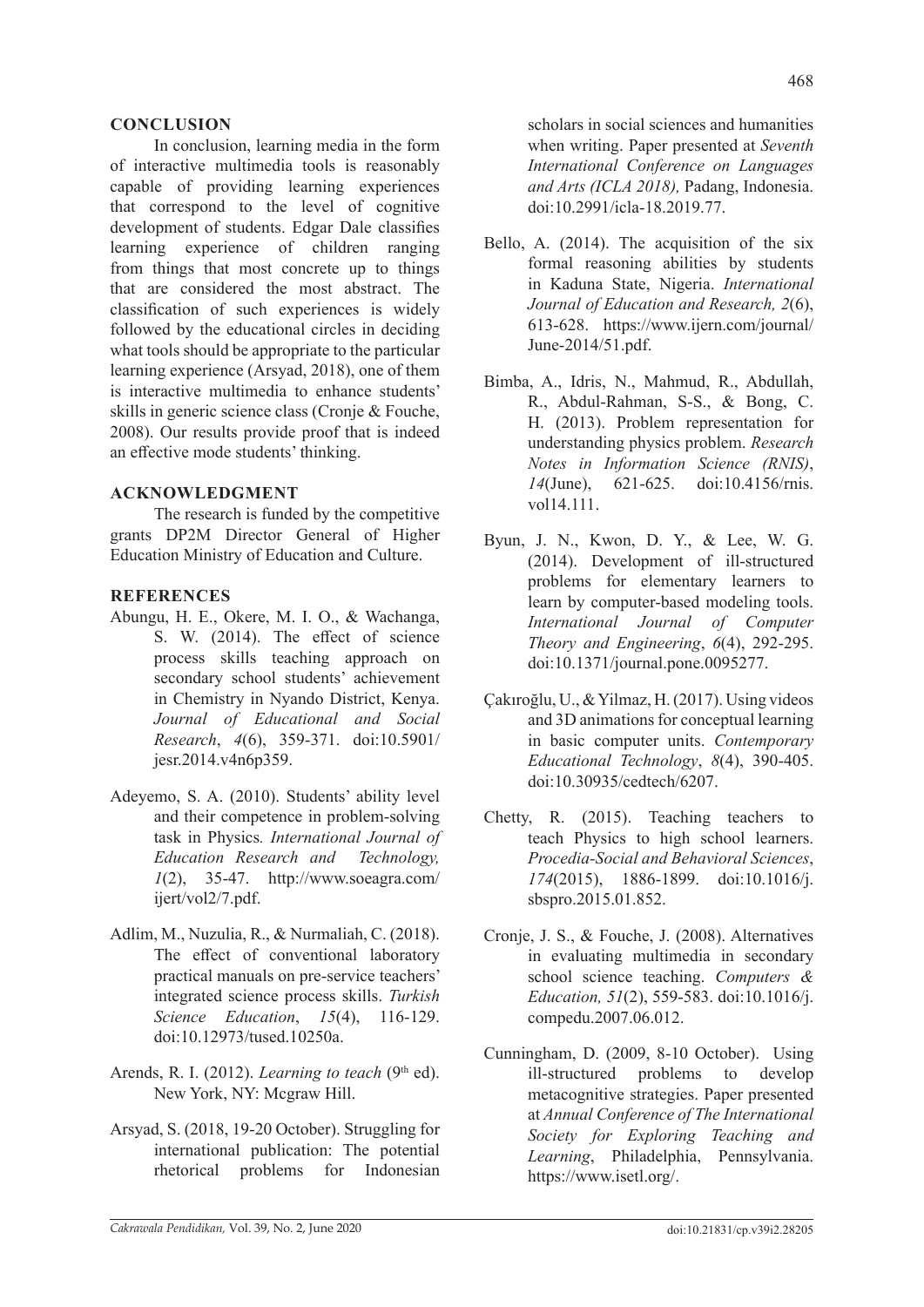- Depdiknas. (2010). *Paradigma pendidikan nasional Abad XXI*. [The XXI Century national education paradigm]. Jakarta: BSNP.
- De Sousa, L., Richter, B. W., & Nel, C. (2017). The effect of multimedia use on the teaching and learning of social sciences at tertiary level: A case study. *Yesterday and Today*, *7*(July), 1-22. doi:10.17159/2223- 0386/2017/n17a1.
- Erceg, N., Maruˇsi´C. M., & Sliˇsko, J. (2011). Students' strategies for solving partially specified physics problems. *Revista Mexicana De F´isica E, 57*(1), 44-50. http://www.scielo.org.mx/pdf/rmfe/ v57n1/v57n1a8.pdf.
- Fenelon, O., & Breslin, C. (2012). Chrime scene investigation in a lab: A problem solving approach to undergraduate Chemistry practical. *Aishe-Journal*, *1*(1), 1-11. http:// ojs.aishe.org/index.php/aishe-j/article/ view/00071
- Fhaeizdhyall, A., Nazamud-Din, A., Sabbir, F., & Ibrahim, S. (2018). The effectiveness of teacher education program: Identifying the difficulties and challenges faced by the pre-service English teachers. *International Journal of English Language Teaching*, *6*(1), pp.1-17. https://www. eajournals.org/journals/internationaljournal-of-english-language-teachingijelt/vol-6-issue-1-january-2018/ effectiveness-teacher-education-programidentifying-difficulties-challenges-facedpre-service-english-teachers/.
- Fraenkel, J. R., Wallen, N. E., & Hyun, H. H. (2012). *How to design and evaluate reseource in education* (8<sup>th</sup> ed). New York, NY: McGraw Hill Company*.*
- Gorghiu, G., Drăghicescu, L. M., Cristea, S., Petrescu, A-M., & Gorghiu, L. M. (2015). Problem-based learning: An efficient learning strategy in the science lessons context. *Procedia-Social and Behavioral Sciences, 191*(June), 1865-1870. doi:10.1016/j.sbspro.2015.04.570.
- Habibi, Z., & Habibi, A. (2014). The effect

of information technology in teaching Physics courses. *The Eurasia Proceedings of Educational & Social Sciences (EPESS)*, *1*(Eylül 2014), 391-396. https://dergipark. org.tr/tr/pub/epess/issue/30314/333442.

- Halliday, D., Resnick, R., & Walker, J. (2011). *Fundamental of physics* (10<sup>th</sup> ed). Singapore: John Wiley & Sons, Ptc Ltd.
- Heller, K., & Heller, P. (2010). *Cooperative problem solving in Physics a user's manual*. https://www.yumpu.com/en/ document/view/50363569/cooperativeproblem-solving-in-physics-a-usersmanual.
- Ibrahim, B., & Rebello, N. S. (2012). Representational task formats and problem solving strategies in kinematics and work. *Physical Review Special Topics: Physics Education Research*, *8*(1), 0101261-01012619. doi: 10.1103/ PhysRevSTPER.8.010126.
- Islam, Md. B., Ahmed, A., Islam, Md. K., & Shamsuddin, A. K. (2014). Child education through animation: An experimental study. *International Journal of Computer Graphics & Animation (IJCGA)*, *4*(4), 43- 52. doi: 10.5121/ijcga.2014.4404.
- Kainz, O., Jakab, F., & Kardos, S. (2013, 24- 25 October). The computer animation in education. In *2013 IEEE International Conference on Emerging eLearning Technologies and Applications.* Stara Lesna, Slovakia: IEEE, pp. 201-206*.*  doi*:*10.1109/ICETA.2013.6674428.
- Kapi, A. Y., Osman, N., Ramli, R. Z., & Taib, J. M. (2018). Multimedia education tools for effective teaching and learning. *Journal of Telecommunication, Electronic and Computer Engineering, 9*(2-8)*,* 143-146. https://journal.utem.edu.my/index.php/ jtec/article/view/2645.
- Kharida, L. A., Rusilowati, A., & Pratiknyo, K. (2009). Penerapan model pembelajaran berbasis masalah untuk peningkatan hasil belajar siswa pada pokok bahasan elastisitas bahan. [Application of problem based learning models to improve student